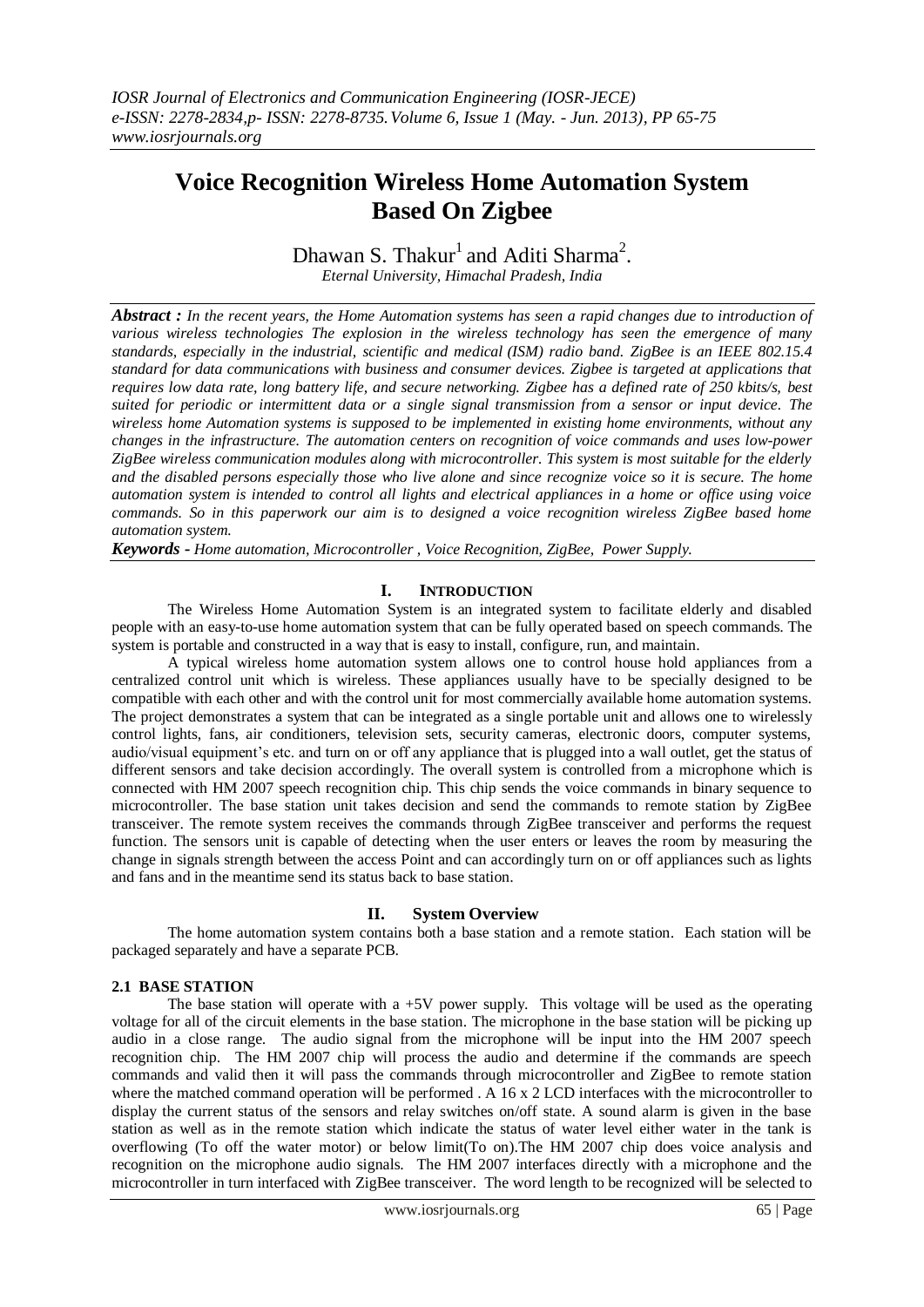be the highest amount of 1.92 seconds. This will allow a maximum of 20 words to be memorized with the 8Kbyte memory used. This will suit the needs of our product, as the speech commands will never surpass 20 words. measuring the change in signals strength between the access Point and can accordingly turn on or off appliances such as lights and fans and in the meantime send its status back to base station.



Figure 1. Handheld microphone with voice recognition unit in the base station

## **1.1 REMOTE STATION**

The remote station will operate with same +5 V power supply. The remote station microcontroller receives the digital signal commands from the base station using the Zigbee wireless protocol and performs the request function. On the basis of command signals received it will update the status of relay switches board. It also read the sensors values and update the LCD status on the remote station. The sensors unit is capable of detecting when the user enters or leaves the room by measuring the change in signals strength between the access Point and can accordingly turn on or off appliances such as lights and fans and in the meantime send its status back to base station.



Figure 2. Functional Block Diagram of Remote station Unit

## **III. Project Design Methodology**

This section will discuss the methodology involved in the design of the Voice Recognition Wireless Home Automation System Based On ZigBee. The project was divided into parts to make the design process modular. In the prototype board fabricated by the authors, these parts replaced with their specifications are:

3.1 Speech Recognition Unit: The heart of speech recognition system is HM2007 voice recognition IC. The IC can recognize 20 words, each word a length of 1.92 seconds

3.2 ZigBee: It is a low-cost, low-power, wireless networking standard. The low cost allows the technology to be widely deployed in wireless control and monitoring applications, the low power-usage allows longer life with smaller batteries, and different networking topologies provides high reliability and larger range.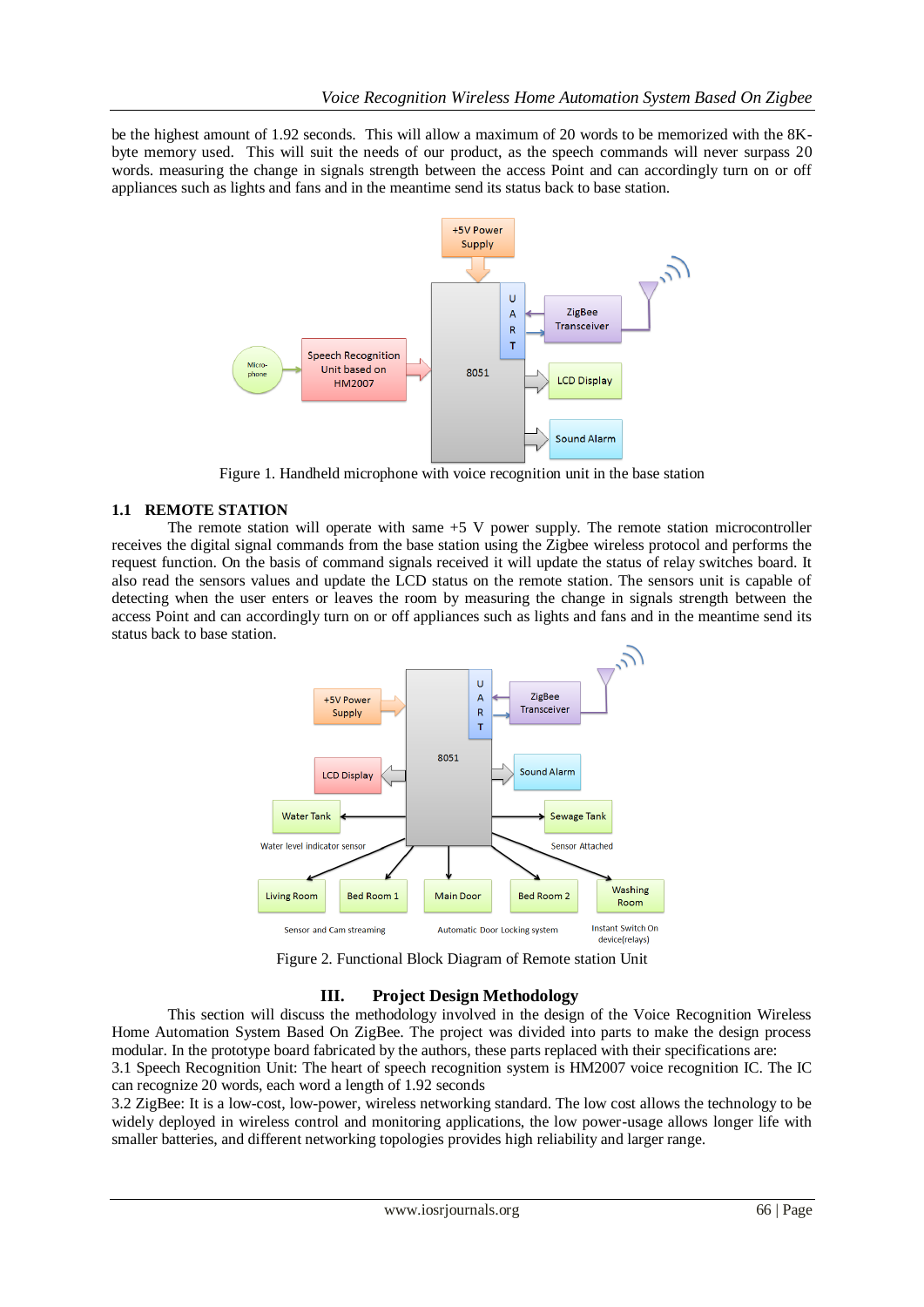3.3 Microcontroller: Any 8-bit microcontroller can be configured with the system. Here we have used 8051 microcontroller(AT89S51)-full static CMOS controller, 8k Flash memory, 256 bytes RAM,4 I/O ports of 8 bit wide, 3 timers/counters, 8 interrupt sources etc.

- 3.4 Liquid Crystal Display(HD 162A): 16x2 LCD that is 16 character per row.
- 3.5 Power supply unit.

3.6 Different sensors, relay switches board and sound alarm.

### **3.1 SPEECH RECOGNITION UNIT**

The speech recognition system is a completely assembled and easy to use programmable speech recognition circuit. Programmable, in the sense that we can train the words that we want the circuit to recognize. This circuit board allows us to experiment with many facets of speech recognition technology. It has 8 bit data out which can be interfaced with any microcontroller for further development.

#### **3.1.1 FEATURES**

• User programmable

• Up to 20 word vocabulary of duration two second each

• Multi-lingual

• Non-volatile memory back up with 3V battery backup which will keep the speech recognition data in memory even after power off.

• Easily interfaced to any microcontroller like 8051, PIC or AVR can be interfaced to data port.

#### **3.1.2 HM2007**

It is a single chip CMOS voice recognition LSI circuit with the on-chip analog front-end, voice analysis, recognition process and system control function.



Figure 3. Functional Pin Description of HM 2007

A 20 isolated word voice recognition system can be composed of external microphone, keyboard, 8K SRAM and other components, combined with a microcontroller, an intelligent recognition system can be built. It support two control mode: Manual mode and CPU mode. It is also available in 48-pin PDIP. The pin description of HM2007 is shown above.

The keypad and digital display are used to communicate with and program the HM2007 chip. The keypad is made up of 12 normally open momentary contact switches. The 74LS373 8-bit registers feature 3 state outputs designed specifically for driving highly capacitive or relatively low-impedance loads. The highimpedance 3-state and increased high-logic-level drive provide these registers with the capability of being connected directly to and driving the bus lines in a bus-organized system without need for interface or pull-up components. The IC 7448 is BCD to 7–segment common cathode IC. To display the data, we have to convert it from BCD to 7-segment code. The IC makes this process. It has four inputs called BCD inputs and seven outputs to drive the display. The voice recognition system schematic diagram is shown below in fig.4.

A microphone is connected directly with pin 15(MICIN) of HM2007which is shown below. On this system, voice is trained first and then recognized whenever a command is given through microphone.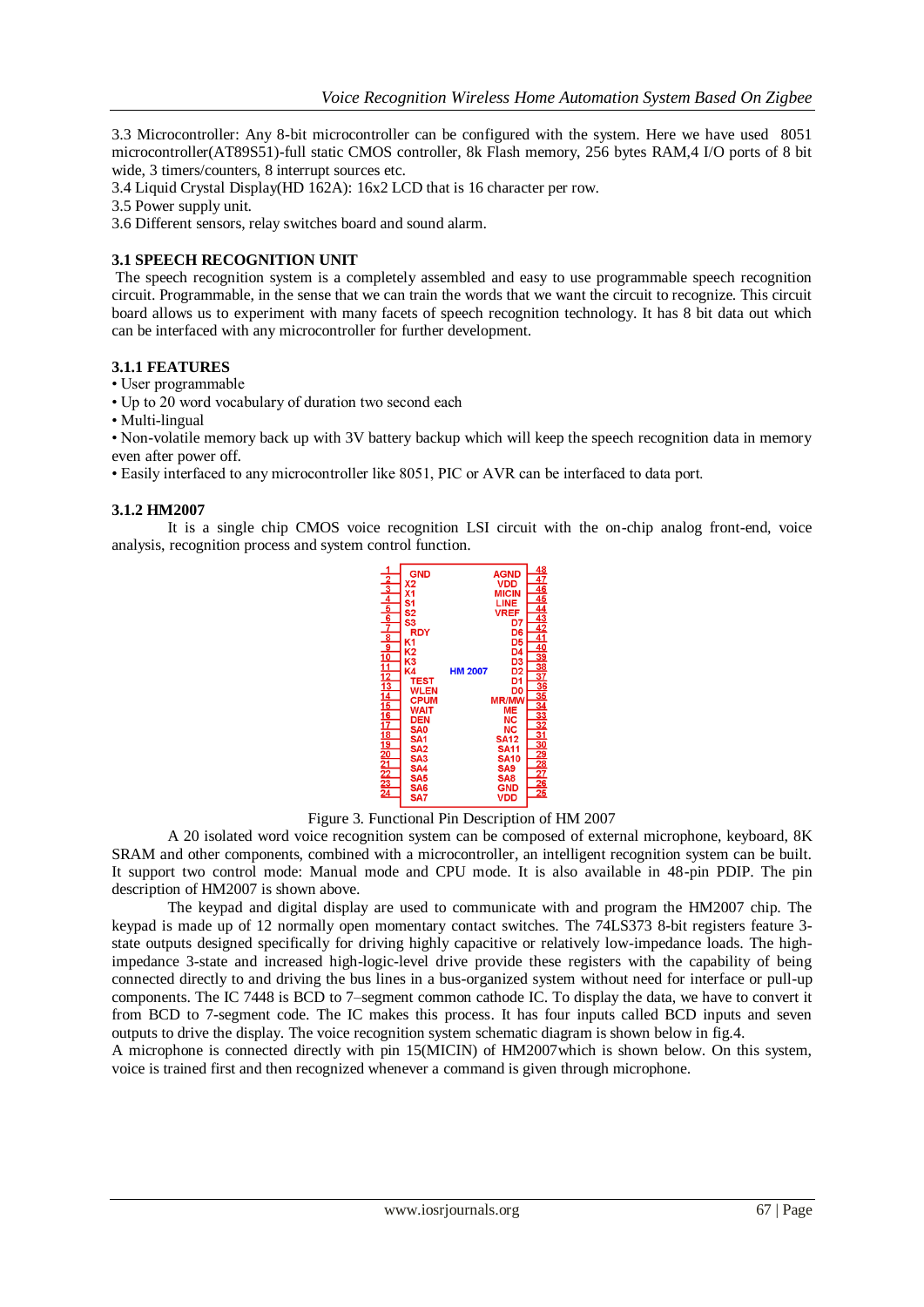

Figure 4. Schematic diagram of Voice Recognition System With Manual and CPU Mode Option The speech recognition system is a completely assembled and easy to use programmable speech recognition circuit. Programmable, in the sense that we train the words (or vocal utterances) which we want the circuit to recognize. This board allows us to experiment with many facets of speech recognition technology. It has 8 bit data out which can be interfaced with any microcontroller for further development. Some of interfacing applications which can be made are controlling home appliances, robotics movements, Speech Assisted technologies, Speech to text translation, and many more. It has Non-volatile memory back up with 3V battery onboard which will keep the speech recognition data in memory even after power off.

## **3.1.3 SYSTEM WORKING**

There are two mode which are supported by this system, Manual mode and CPU mode

#### **3.1.3.1 MANUAL MODE**

This mode is selected by connecting Pin 14(CPUM) to ground by using SPDT switch. When the circuit is turned on, "00" is on the digital display, the red LED (contacted with READY pin) is lit and the circuit waits for a command. By using this mode we can do following task:

- Training Words for Recognition:
- Testing Recognition:
- Error Codes Detection in 7-segment display. This happens when the voice command is too short or too long.
- Clearing Memory.

## **3.1.3.2 CPU MODE**

This mode is used when we want to perform additional functions or want to make our system smart, this is done by connecting voice recognition system with the microcontroller. This mode is selected by connecting Pin 14(CPUM) to Vcc by using SPDT switch. In this mode K-bus is used as a bidirectional data bus between the microcontroller and HM2007 and S1 to S3 as R/W control pins. The several function provide by CPU modes which are similar to manual mode are :

- RECOG
- **TRAIN**
- RESULT
- UPLOAD
- DOWNLOAD
- RESET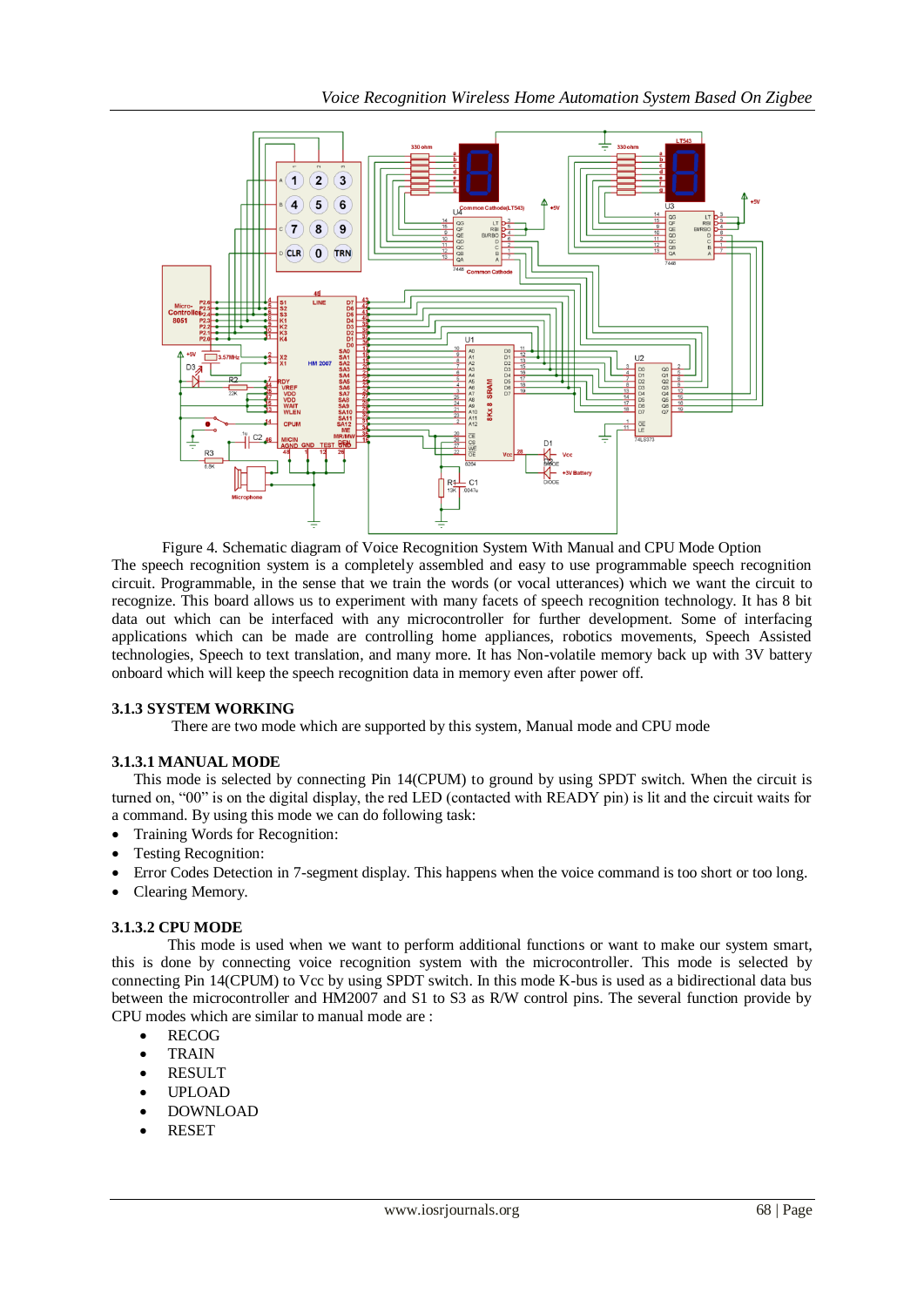### **3.2 ZIGBEE**

The explosion in [wireless technology](http://www.engineersgarage.com/articles/wireless_communication) has seen the emergence of many standards, especially in the industrial, scientific and medical (ISM) radio band. There have been a multitude of proprietary protocols for control applications, which bottlenecked interfacing. Need for a widely accepted standard for communication between sensors in low data rate wireless networks was felt. As an answer to this dilemma, many companies forged an alliance to create a standard which would be accepted worldwide.

It was this ZigBee Alliance that created ZigBee. Bluetooth and Wi-Fi should not be confused with ZibBee. Both Bluetooth and Wi-Fi have been developed for communication of large amount of data with complex structure like the media files, software etc. ZigBee on the other hand has been developed looking into the needs of communication of data with simple structure like the data from the sensors.

ZigBee has been developed to meet the growing demand for capable wireless networking between numerous low power devices. In industry ZigBee is being used for next generation automated manufacturing, with small transmitters in every device on the floor, allowing for communication between devices to a central computer. This new level of communication permits finely-tuned remote monitoring and manipulation.

The ZigBee and ZigBee Pro radio is made by Digi (formerly Maxstream) which is shipped with firmware implementing the IEEE 802.15.4 protocol. These modules use the IEEE 802.15.4 networking protocol for fast point-to-point or peer-to-peer networking. However, the most different part between ZigBee and ZigBee Pro is they have different cover distance range for communicate with own module. ZigBee can be covers around 30m at indoor and 100m at outdoor. Inversely, ZigBee Pro can cover higher distance range than ZigBee which is 100m at indoor and 1500m at outdoor. Both devices that have a UART interface so can be connected directly from microcontroller to pins of RF Module (ZigBee/ZigBee Pro). Using UART interface, we can use this wireless devices to communicate between microcontroller to microcontroller (two 8051's) or between PC to microcontroller or between PC to PC. Here, we will discuss how to use two ZigBee/ZigBee Pros to interface with microcontroller and how to send command for configuration ZigBee/ZigBee Pro Module. The role of the Zigbee module is to be as transparent as possible. It should be as if a wire was connecting the input to the output and connectivity is never lost. While this sounds simple, it's actually a very hard task to accomplish and error correction is a must, which the Zigbee's role in offering sound and reliable wireless communication. ZigBee pin diagram is shown below:



Figure 5. ZigBee pin configuration

Looking at the ZigBee pinout we can see right away the different types of input that can be translated and transmitted wirelessly:

- Digital I/O
- Analog I/O (10 bit resolution)
- Pulse with Modulation
- Serial Communication (SPI/RS232/I<sup>2</sup>C)
- CTS/DTR Control Signals

These are some the most common types of signals that are used in electronics and the ZigBee offer them all as inputs and outputs.

#### **3.2.1 XBEE/XBEEPRO HARDWARE INTERFACE BETWEEN PC**

Here I have used two different ZigBee starter kit one is USB compatible kit with PC and other one is RS232 protocol compatible with PC. I have connected one of the starter kit with the USB port and the other one with Serial Com port of same or different PC (depends upon choice). Bear in mind, ZigBee is designed for 3.3V system, this starter kit have inbuilt 3.3V regulated power supply so we don't need to worry about this. Those system in which we want to connect ZigBee as a stand-alone device will require extra work and component before ZigBee module could be embedded in the system. Next step is to set ZigBee Module Source address and Destination address, it is very important for us to transfer data by transparently from one ZigBee module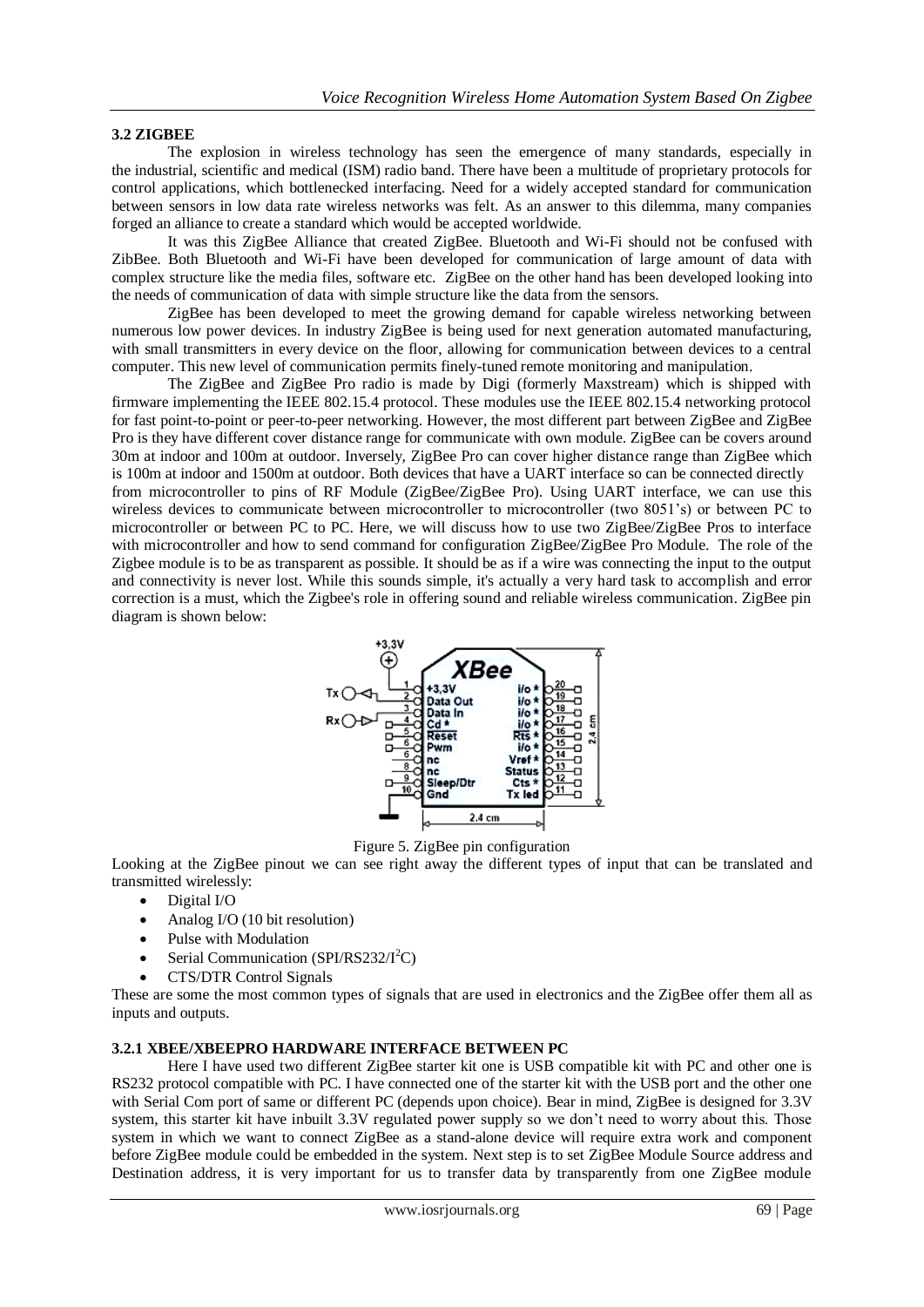(Source) to another ZigBee module (Destination) so that it don't interfere with other module in the same network. Two ways to setting ID address which is using [X-CTU software](http://ftp1.digi.com/support/documentation/90001003_a.pdf) or using programming code to send specified command for ZigBee ID address setting. We will discuss only one way of configuring ZigBee module by using X-CTU software only since this is sufficient for our research paper work.

X-CTU which is a computer based software to communicate with ZigBee, to change configuration or Transmit/Receive data. Double click the "*setup\_x-ctu.exe"* file to install this Software.



Figure 6. Using X-CTU software to setting Source address or Destination address.

Launch the X-CTU Software and connect the USB cable from USB compatible starter kit to any of the USB port (without connecting to microcontroller board). Select "*PC Setting*" tab under X-CTU software window-> select *USB Serial Port (Here it is COM 12 appeared and unaltered all the other settings )*  $\rightarrow$  *Now click* "*TEST/QUERY*" as shown in Fig. 7.1.

All the other settings like -Baud rate: 9600- Data bits: 0 - Parity: NONE - Stop bits: 1 and others are unchanged or could be changed according to data transmission rate required.

| About<br>About<br>PC Settings   Range Test   Terminal   Modem Configuration  <br>PC Settings   Range Test   Terminal   Modem Configuration  <br>Com Port Setup<br>Com Port Setup<br>Select Com Port<br>Select Com Port<br>9600<br>Communications Port (COM1)<br>Communications Port (COM1)<br>9600<br>Baud<br>Baud<br>$\blacktriangledown$<br>≛<br>USB Serial Port (COM12)<br>USB Serial Port (COM12<br>Flow Control NONE<br>$\overline{\phantom{a}}$<br>NONE<br>$\overline{ }$<br>Flow Control<br>8<br>$\overline{\phantom{a}}$<br>8<br>$\overline{ }$<br>Data Bits<br>Data Bits<br>NONE<br>NONE<br>$\overline{ }$<br>$\overline{\phantom{a}}$<br>Parity<br>Parity<br>11<br>Stop Bits<br>Stop Bits<br>$\blacktriangledown$<br>$\blacktriangledown$<br>Test / Query<br>Test / Query<br>Host Setup   User Com Ports   Network Interface<br>Host Setup   User Com Ports   Network Interface  <br>API<br>Reponse Timeout<br>API<br>Reponse Timeout<br>$\Box$ Enable API<br>$\Box$ Enable API<br>1000<br>1000<br>Timeout<br>Timeout<br>$\Box$ Use escape characters (ATAP = 2)<br>$\Box$ Use escape characters (ATAP = 2)<br>AT command Setup<br>AT command Setup<br>ASCII Hex<br>ASCII Hex<br>2B<br>2B<br>$\ddot{}$<br>Command Character (CC)<br>Command Character (CC)<br>1000<br>1000<br>Guard Time Before (BT)<br>Guard Time Before (BT)<br>Modem Flash Update<br>Modem Flash Update<br>$\Box$ No baud change<br>$\Box$ No baud change<br>Figure 7.1<br>Figure 7.2 | <b>DE X-CTU</b>   | $\Box$<br>$\overline{\mathbb{Z}}$<br>$\Box$ | <b>DU</b> <sub>X-CTU</sub> | $\Sigma$<br>$\Box$<br>$\Box$ |  |  |
|--------------------------------------------------------------------------------------------------------------------------------------------------------------------------------------------------------------------------------------------------------------------------------------------------------------------------------------------------------------------------------------------------------------------------------------------------------------------------------------------------------------------------------------------------------------------------------------------------------------------------------------------------------------------------------------------------------------------------------------------------------------------------------------------------------------------------------------------------------------------------------------------------------------------------------------------------------------------------------------------------------------------------------------------------------------------------------------------------------------------------------------------------------------------------------------------------------------------------------------------------------------------------------------------------------------------------------------------------------------------------------------------------------------------------------------------------------------------|-------------------|---------------------------------------------|----------------------------|------------------------------|--|--|
|                                                                                                                                                                                                                                                                                                                                                                                                                                                                                                                                                                                                                                                                                                                                                                                                                                                                                                                                                                                                                                                                                                                                                                                                                                                                                                                                                                                                                                                                    |                   |                                             |                            |                              |  |  |
|                                                                                                                                                                                                                                                                                                                                                                                                                                                                                                                                                                                                                                                                                                                                                                                                                                                                                                                                                                                                                                                                                                                                                                                                                                                                                                                                                                                                                                                                    |                   |                                             |                            |                              |  |  |
|                                                                                                                                                                                                                                                                                                                                                                                                                                                                                                                                                                                                                                                                                                                                                                                                                                                                                                                                                                                                                                                                                                                                                                                                                                                                                                                                                                                                                                                                    |                   |                                             |                            |                              |  |  |
|                                                                                                                                                                                                                                                                                                                                                                                                                                                                                                                                                                                                                                                                                                                                                                                                                                                                                                                                                                                                                                                                                                                                                                                                                                                                                                                                                                                                                                                                    |                   |                                             |                            |                              |  |  |
|                                                                                                                                                                                                                                                                                                                                                                                                                                                                                                                                                                                                                                                                                                                                                                                                                                                                                                                                                                                                                                                                                                                                                                                                                                                                                                                                                                                                                                                                    |                   |                                             |                            |                              |  |  |
|                                                                                                                                                                                                                                                                                                                                                                                                                                                                                                                                                                                                                                                                                                                                                                                                                                                                                                                                                                                                                                                                                                                                                                                                                                                                                                                                                                                                                                                                    |                   |                                             |                            |                              |  |  |
|                                                                                                                                                                                                                                                                                                                                                                                                                                                                                                                                                                                                                                                                                                                                                                                                                                                                                                                                                                                                                                                                                                                                                                                                                                                                                                                                                                                                                                                                    |                   |                                             |                            |                              |  |  |
|                                                                                                                                                                                                                                                                                                                                                                                                                                                                                                                                                                                                                                                                                                                                                                                                                                                                                                                                                                                                                                                                                                                                                                                                                                                                                                                                                                                                                                                                    |                   |                                             |                            |                              |  |  |
|                                                                                                                                                                                                                                                                                                                                                                                                                                                                                                                                                                                                                                                                                                                                                                                                                                                                                                                                                                                                                                                                                                                                                                                                                                                                                                                                                                                                                                                                    |                   |                                             |                            |                              |  |  |
|                                                                                                                                                                                                                                                                                                                                                                                                                                                                                                                                                                                                                                                                                                                                                                                                                                                                                                                                                                                                                                                                                                                                                                                                                                                                                                                                                                                                                                                                    |                   |                                             |                            |                              |  |  |
|                                                                                                                                                                                                                                                                                                                                                                                                                                                                                                                                                                                                                                                                                                                                                                                                                                                                                                                                                                                                                                                                                                                                                                                                                                                                                                                                                                                                                                                                    |                   |                                             |                            |                              |  |  |
|                                                                                                                                                                                                                                                                                                                                                                                                                                                                                                                                                                                                                                                                                                                                                                                                                                                                                                                                                                                                                                                                                                                                                                                                                                                                                                                                                                                                                                                                    |                   |                                             |                            |                              |  |  |
|                                                                                                                                                                                                                                                                                                                                                                                                                                                                                                                                                                                                                                                                                                                                                                                                                                                                                                                                                                                                                                                                                                                                                                                                                                                                                                                                                                                                                                                                    |                   |                                             |                            |                              |  |  |
|                                                                                                                                                                                                                                                                                                                                                                                                                                                                                                                                                                                                                                                                                                                                                                                                                                                                                                                                                                                                                                                                                                                                                                                                                                                                                                                                                                                                                                                                    |                   |                                             |                            |                              |  |  |
|                                                                                                                                                                                                                                                                                                                                                                                                                                                                                                                                                                                                                                                                                                                                                                                                                                                                                                                                                                                                                                                                                                                                                                                                                                                                                                                                                                                                                                                                    |                   |                                             |                            |                              |  |  |
|                                                                                                                                                                                                                                                                                                                                                                                                                                                                                                                                                                                                                                                                                                                                                                                                                                                                                                                                                                                                                                                                                                                                                                                                                                                                                                                                                                                                                                                                    |                   |                                             |                            |                              |  |  |
|                                                                                                                                                                                                                                                                                                                                                                                                                                                                                                                                                                                                                                                                                                                                                                                                                                                                                                                                                                                                                                                                                                                                                                                                                                                                                                                                                                                                                                                                    |                   |                                             |                            |                              |  |  |
|                                                                                                                                                                                                                                                                                                                                                                                                                                                                                                                                                                                                                                                                                                                                                                                                                                                                                                                                                                                                                                                                                                                                                                                                                                                                                                                                                                                                                                                                    |                   |                                             |                            |                              |  |  |
|                                                                                                                                                                                                                                                                                                                                                                                                                                                                                                                                                                                                                                                                                                                                                                                                                                                                                                                                                                                                                                                                                                                                                                                                                                                                                                                                                                                                                                                                    |                   |                                             |                            |                              |  |  |
|                                                                                                                                                                                                                                                                                                                                                                                                                                                                                                                                                                                                                                                                                                                                                                                                                                                                                                                                                                                                                                                                                                                                                                                                                                                                                                                                                                                                                                                                    |                   |                                             |                            |                              |  |  |
|                                                                                                                                                                                                                                                                                                                                                                                                                                                                                                                                                                                                                                                                                                                                                                                                                                                                                                                                                                                                                                                                                                                                                                                                                                                                                                                                                                                                                                                                    |                   |                                             |                            |                              |  |  |
|                                                                                                                                                                                                                                                                                                                                                                                                                                                                                                                                                                                                                                                                                                                                                                                                                                                                                                                                                                                                                                                                                                                                                                                                                                                                                                                                                                                                                                                                    |                   |                                             |                            |                              |  |  |
|                                                                                                                                                                                                                                                                                                                                                                                                                                                                                                                                                                                                                                                                                                                                                                                                                                                                                                                                                                                                                                                                                                                                                                                                                                                                                                                                                                                                                                                                    |                   |                                             |                            |                              |  |  |
|                                                                                                                                                                                                                                                                                                                                                                                                                                                                                                                                                                                                                                                                                                                                                                                                                                                                                                                                                                                                                                                                                                                                                                                                                                                                                                                                                                                                                                                                    | ZigBee Cordinator |                                             |                            | ZigBee Router (End Device)   |  |  |

Configuring By Using X-CTU Software.

If everything is fine, a dialogue box will appear as shown below in Fig.8.1, click "*OK*" to close this box: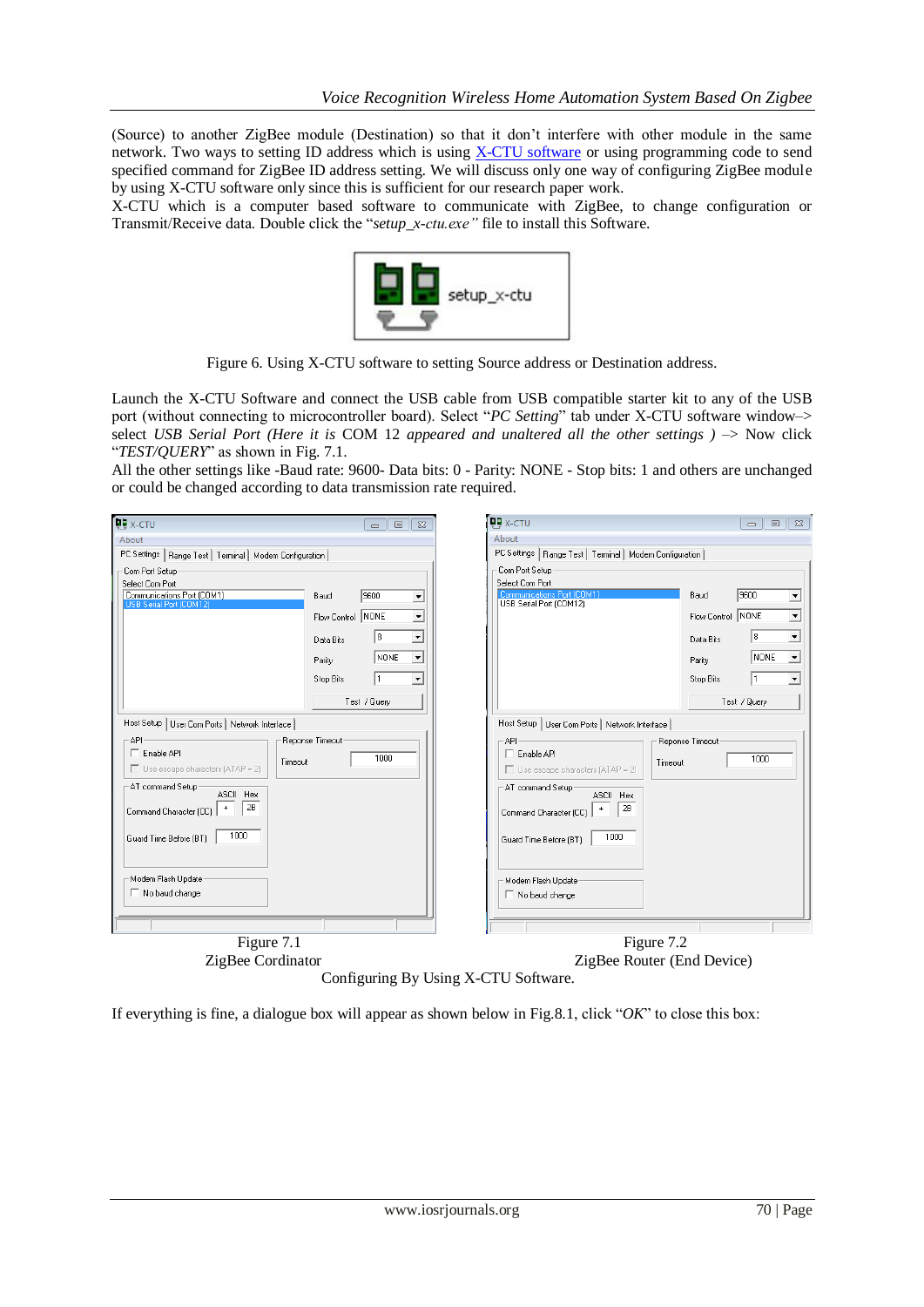| <b>UU</b> X-CTU                                                                                                                                                                                                                                                      | $\Sigma$<br>$\Box$<br>$\Box$                                                                                                                                   | <b>UU</b> X-CTU                                                                                                                                                                                                                                                           | $\boxed{\square}$<br>$\Sigma$<br>$\Box$                                                                                   |
|----------------------------------------------------------------------------------------------------------------------------------------------------------------------------------------------------------------------------------------------------------------------|----------------------------------------------------------------------------------------------------------------------------------------------------------------|---------------------------------------------------------------------------------------------------------------------------------------------------------------------------------------------------------------------------------------------------------------------------|---------------------------------------------------------------------------------------------------------------------------|
| About                                                                                                                                                                                                                                                                |                                                                                                                                                                | About                                                                                                                                                                                                                                                                     |                                                                                                                           |
| PC Settings   Range Test   Terminal   Modem Configuration                                                                                                                                                                                                            |                                                                                                                                                                | PC Settings   Range Test   Terminal   Modem Configuration                                                                                                                                                                                                                 |                                                                                                                           |
| Com Port Setup<br>Select Com Port<br>Communications Port (COM1)<br>Baud<br>USB Serial Port (COM12)<br>Flow Control<br>Com test / Query Modem<br>Communication with modemOK<br>Modem type = XB24-B<br>Modem firmware version = 1047<br>Serial Number = 13A200408B4320 | 9600<br>$\blacktriangledown$<br>NONE<br>$\blacktriangledown$<br>8<br>$\blacktriangledown$<br>NONE<br>$\overline{\phantom{a}}$<br>$\blacktriangledown$<br>Query | Com Port Setup<br>Select Com Port<br>Communications Port (COM1)<br>Baud<br>USB Serial Port (COM12)<br>Flow Control NONE<br>Com test / Query Modem<br>Communication with modemOK<br>Modem type = XB24-B<br>Modem firmware version = 1247<br>Serial Number = 13A200408B9A68 | 9600<br>츠<br>⊡<br>$\overline{ }$<br>18<br>$\overline{\phantom{0}}$<br>Inone<br>I۱<br>$\blacktriangledown$<br><b>Duery</b> |
| 0K<br>Retry<br>rmeout<br>$\Box$ Use escape characters (ATAP = 2)<br>AT command Setup<br>ASCII Hex<br>2B<br>$\ddot{}$<br>Command Character (CC)<br>1000<br>Guard Time Before (BT)<br>Modem Flash Update<br>$\Box$ No baud change                                      | 1000                                                                                                                                                           | Retry<br><b>OK</b><br>Timeout<br>$\Box$ Use escape characters (ATAP = 2)<br>AT command Setup<br>ASCII Hex<br>2B<br>$\begin{array}{c} + \end{array}$<br>Command Character (CC)<br>1000<br>Guard Time Before (BT)<br>Modem Flash Update<br>$\Box$ No baud change            | 1000                                                                                                                      |
| Figure 8.1                                                                                                                                                                                                                                                           |                                                                                                                                                                | Figure 8.2                                                                                                                                                                                                                                                                |                                                                                                                           |

## *Voice Recognition Wireless Home Automation System Based On Zigbee*

ZigBee Cordinator ZigBee Router (End Device)

Configuring By Using X-CTU Software.

Now repeat the same steps with the other serial com port compatible starter kit. Connect the cable of starter kit with the com port of PC. Run the X-CTU software. Select "*PC Setting*" tab under X-CTU software window-> select *serial COM Port (Here it is COM 1 appeared and unaltered all the other settings )*  $\rightarrow$  *Now click* "*TEST/QUERY*" as shown in Fig. 7.2. If everything is fine, a dialogue box will appear as shown in Fig 8.2, click "*OK*" to close this box. Here we have used the single PC Serial Com Port and USB port for the testing purpose. As shown in the figure 8 the modem type is XB 24-B so click now on the Modem Configuration Tab.

- $\rightarrow$  Select modem XBEE type (as it is XB 24-B)
- → Click on the Function set and select Coordinator AT (For point to point communication AT command mode is simplest)
- $\rightarrow$  Choose always update firmware
- $\rightarrow$  Click on write.

Within a few seconds the new firmware will be installed on ZigBee. Keep the other settings unchanged as shown in Fig. 9.1.Similarly go to second X-CTU window as shown in the Fig. 8.2 here again the modem type is XB 24-B so click now on the Modem Configuration Tab.

- $\rightarrow$  Select modem XBEE type (as it is XB 24-B)
- $\rightarrow$  Click on the Function set and select Router/End Device AT
- $\rightarrow$  Choose always update firmware
- $\rightarrow$  Click on write

Within a few seconds the new firmware will be installed on ZigBee. Keep the other settings unchanged as shown in below Fig.9.2.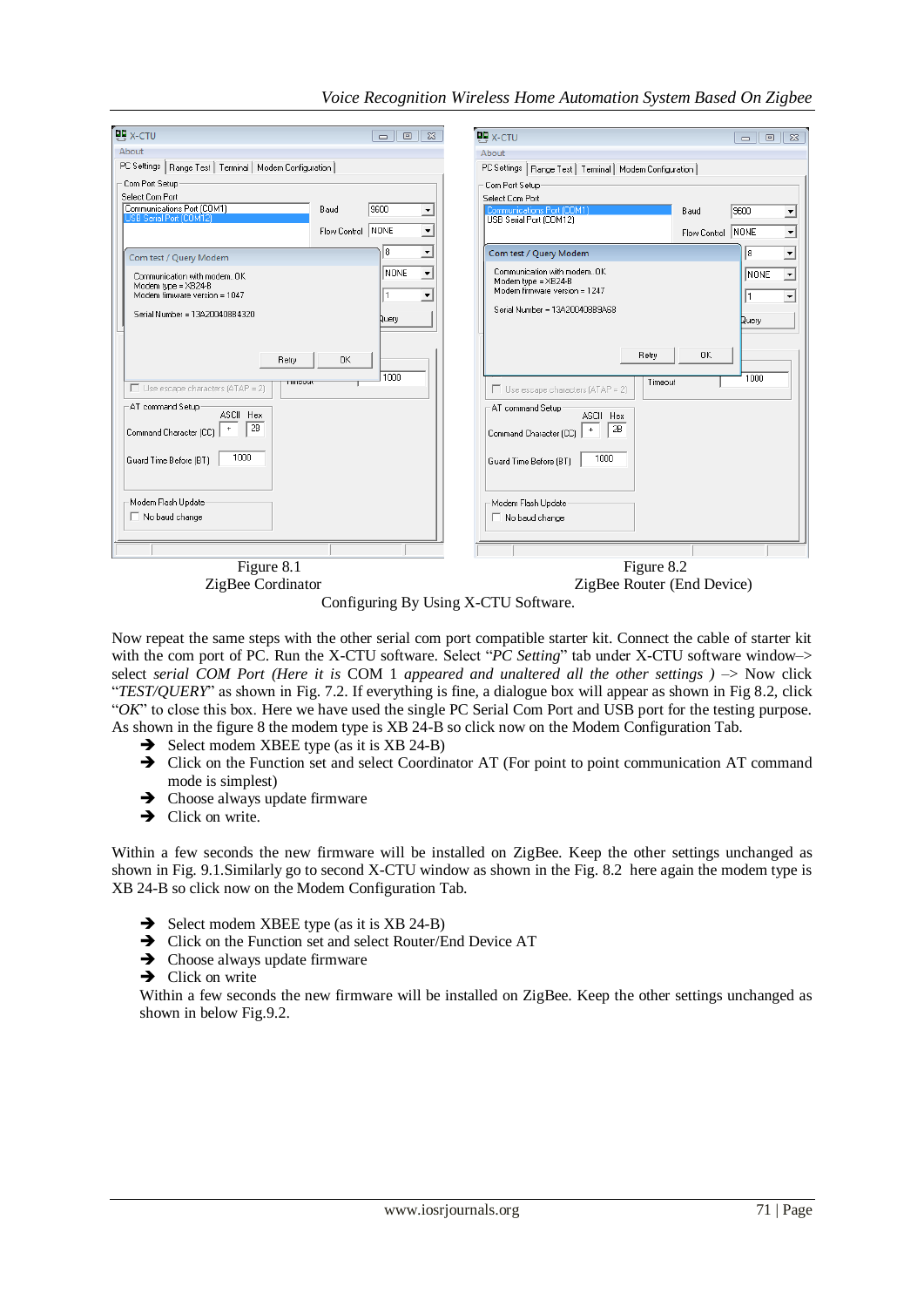



Modem Configuration.

Now go to Range Test Tab and in both X-CTU windows click on start if everything is done correctly the both ZigBee start communicating each other as shown in below picture. Now both the ZigBee module are configured successfully and can be attached with remote station and base station microcontroller board. The range test is shown below in Fig.10 .

| DU [COM12] X-CTU                                                                                                                                                                                                             |                                                                                                                                                                                                                                                                          | $\begin{array}{c c c c c c} \hline \multicolumn{3}{c }{\textbf{}} & \multicolumn{3}{c }{\textbf{}} & \multicolumn{3}{c }{\textbf{}} \end{array}$ | $\P$ U [COM1] X-CTU                                                                                                                                                                                                                                                                                                                                                                                                                              | $\Box$<br>$\mathbb{Z}^2$<br>$\Box$                                  |
|------------------------------------------------------------------------------------------------------------------------------------------------------------------------------------------------------------------------------|--------------------------------------------------------------------------------------------------------------------------------------------------------------------------------------------------------------------------------------------------------------------------|--------------------------------------------------------------------------------------------------------------------------------------------------|--------------------------------------------------------------------------------------------------------------------------------------------------------------------------------------------------------------------------------------------------------------------------------------------------------------------------------------------------------------------------------------------------------------------------------------------------|---------------------------------------------------------------------|
| About                                                                                                                                                                                                                        |                                                                                                                                                                                                                                                                          |                                                                                                                                                  | About                                                                                                                                                                                                                                                                                                                                                                                                                                            |                                                                     |
| Stop<br>Clear Stats<br><<< Hide<br>- Test<br>C Loop Back                                                                                                                                                                     | PC Settings Range Test   Terminal   Modem Configuration  <br>Packet Delay<br>Min<br>msec<br>Max<br>msec<br>100<br>$\Box$ Stop at<br>$\Box$ Stop on error<br>Data receive timeout<br>$1000$ msec                                                                          | $-104$<br>Percent<br>56.9<br>B<br>R<br>a<br>S<br>n<br>g<br>S.<br>e<br>T<br>e<br>Good<br>s.<br>37<br>Bad<br>28                                    | PC Settings   Range Test   Terminal   Modem Configuration  <br>Packet Delay<br>Stop<br>R<br>Min<br>msec<br>a<br>n<br>Max<br>Clear Stats<br>msec<br>g<br>e<br>100<br>$\Box$ Stop at $\Box$<br><<< Hide<br>Stop on error<br>e<br>⊤Test·<br>Data receive timeout<br>C Loop Back<br>$1000$ msec                                                                                                                                                      | $-104$<br>Percent<br>45.0<br>B<br>S<br>S<br>Good<br>27<br>Bad<br>33 |
| Timeout waiting for data<br>Timeout waiting for data<br>Timeout waiting for data<br>Timeout waiting for data<br>Timeout waiting for data<br>Timeout waiting for data<br>Timeout waiting for data<br>Timeout waiting for data | ; <= > ?@ABCDEFGHIJKLMN00123456789:<br>123456789:; <=>?@ABCDEFGHIJKLMNOO<br>NO0123456789: : <=>?@ABCDEFGHIJKLM<br>: <= > ? @ABCDEFGHIJKLMN00123456789:<br>O0123456789:; <= >?@ABCDEFGHIJKLMN<br>: <= > ?@ABCDEFGHIJKLMN00123456789:<br>NO0123456789:; <=>?@ABCDEFGHIJKLM | Ξ                                                                                                                                                | Timeout waiting for data<br>FGHIJKLMNO01234567890123456789:;<br><=>?@ABCDEFGHIJKLMNO0123456789:;<br>Timeout waiting for data<br>Timeout waiting for data<br>Timeout waiting for data<br>Timeout waiting for data<br>Timeout waiting for data<br>Timeout waiting for data<br>Timeout waiting for data<br>Timeout waiting for data<br>Timeout waiting for data<br>Timeout waiting for data<br>Timeout waiting for data<br>Timeout waiting for data |                                                                     |
| Transmit   Receive                                                                                                                                                                                                           |                                                                                                                                                                                                                                                                          |                                                                                                                                                  | Transmit   Receive                                                                                                                                                                                                                                                                                                                                                                                                                               |                                                                     |
| COM12                                                                                                                                                                                                                        | 9600 8-N-1 FLOW:NONE                                                                                                                                                                                                                                                     |                                                                                                                                                  | COM1<br>9600 8-N-1 FLOW:NONE                                                                                                                                                                                                                                                                                                                                                                                                                     |                                                                     |

Figure 10. Range Test Between Co-ordinator and Router/End Device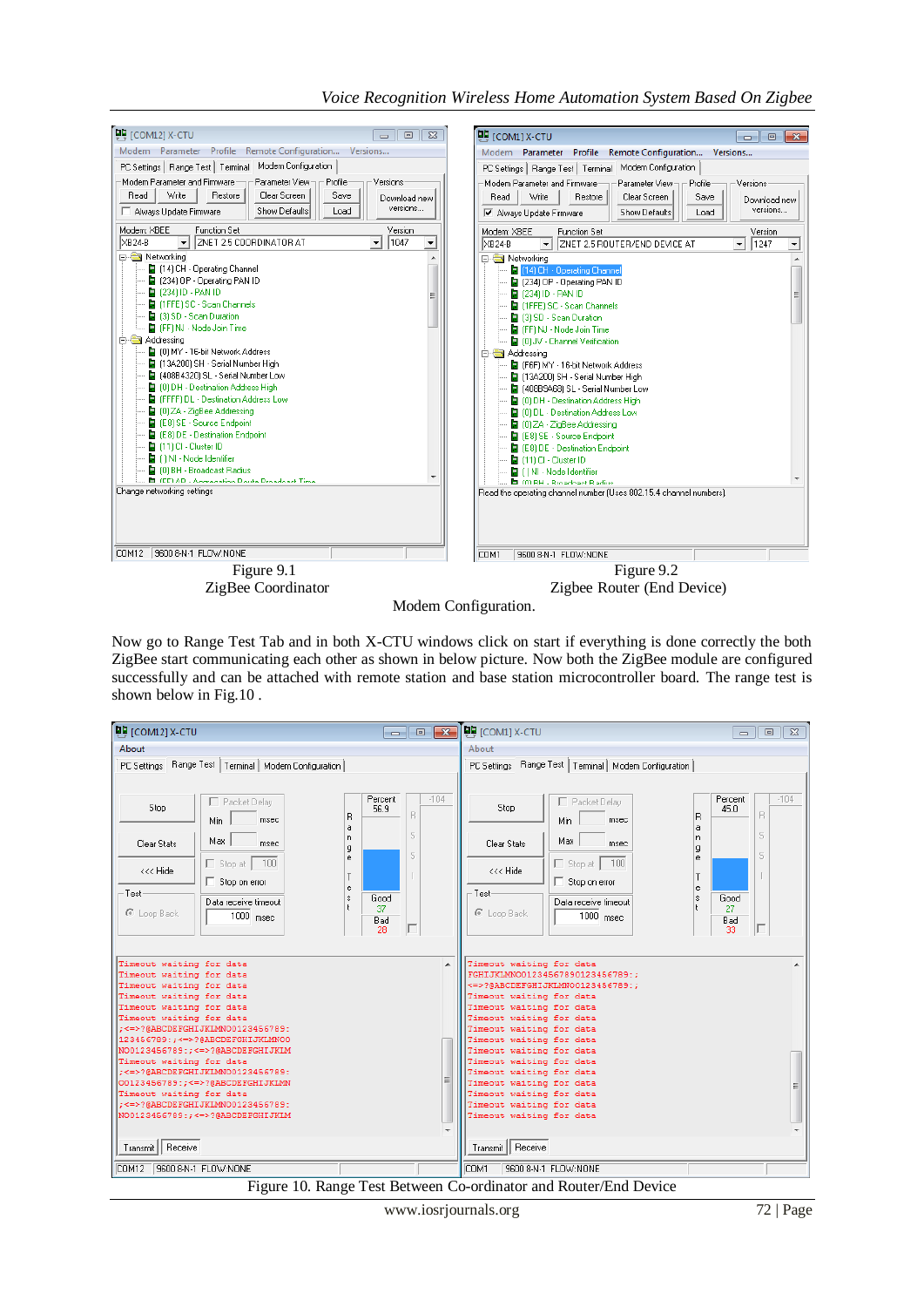#### **3.2.2: ZIGBEE / ZIGBEEPRO HARDWARE INTERFACE BETWEEN MICROCONTROLLER**

If we want to use coding to send the command to ZigBee, we have to ensure the hardware connection between Zigbee to microcontroller is complete. Any microcontroller with UART peripheral can be used to interface with ZigBee as shown below:



Figure 11. Standard ZigBee wireless communication link with microcontroller

The way we will be using the Zigbee is far easier. Straight out of the box, the Zigbee is normally configured for 9600bps serial communication and so to make things easier, we haven't change any of the configuration options. This means we will only be using the Vcc, GND, Din and Dout pins and left other pins unconnected. In Fig.11 we have connected RXD pin no.3of ZigBee to TXD pin of microcontroller and ZigBee TXD pin no. 2 to RXD pin of microcontroller.

## **3.3 MICROCONTROLLER 8051**

Since the project's focus is on embedded hardware and software control, the microcontroller is the heart of the system. The microcontroller selected for this project must be able to read values from sensors through analog to digital convertor, send and receive signals from RF module and must be able to display them to LCD. Any 8-bit microcontroller can be chosen for this purpose. The AT89S51 was selected as it satisfies these requirements

A 11.0592 MHz crystal oscillator was also used in conjunction with the 8051 to provide the necessary clock input. This speed is sufficient for the application. A pin diagram of the AT89S51 is provided in Figure 12. The inbuilt capabilities of 8051 microcontroller (AT89S51) are

- It is a full static CMOS controller
- 8k Flash memory
- 256 bytes RAM
- 4 I/O ports of 8 bit wide
- 3 timers/counters
- 8 interrupt sources etc.



Figure 12. 8051 Microcontroller with basic connection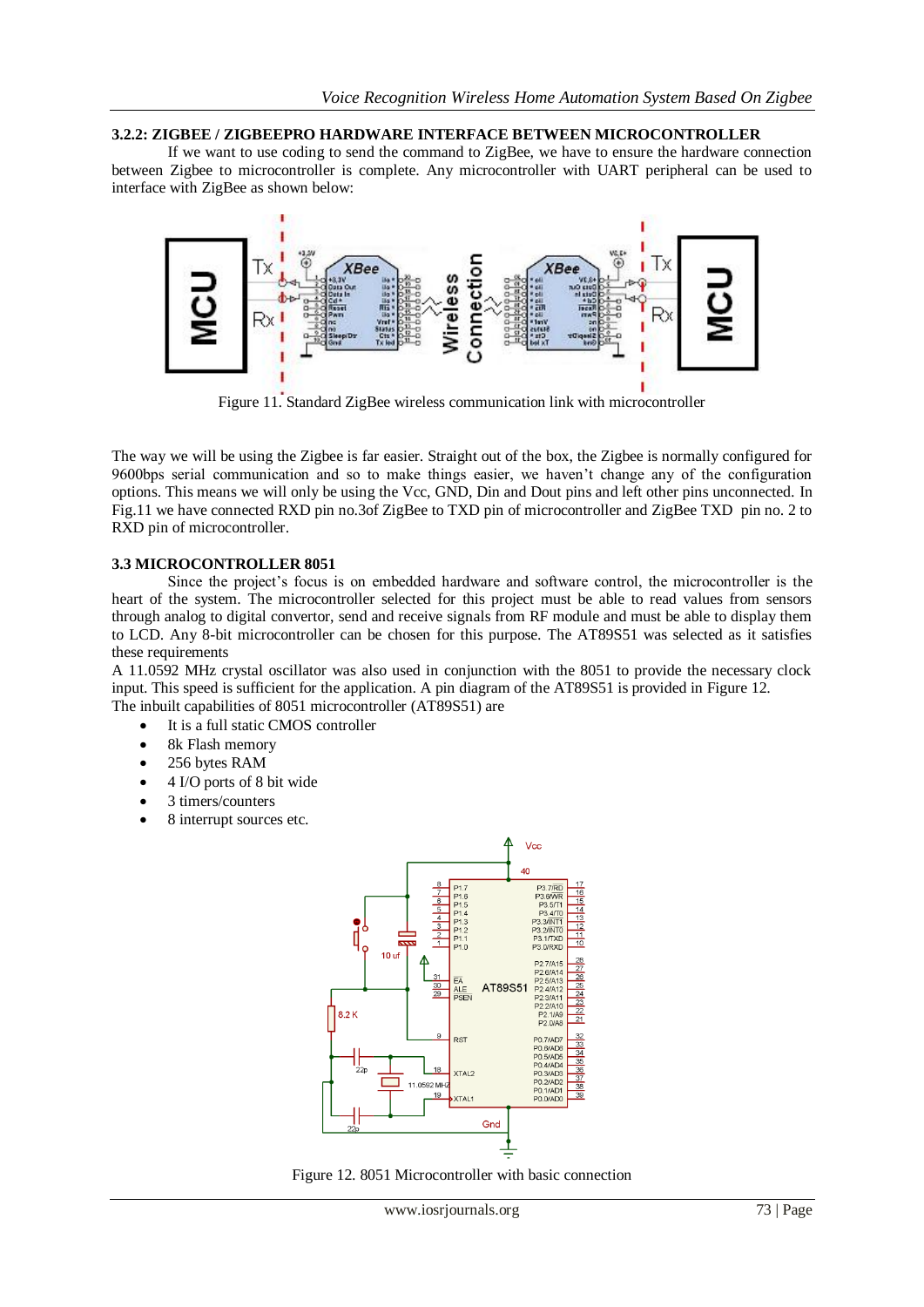#### **3.4 LIQUID CRYSTAL DISPLAY (LCD)**

Here we are using a 16 x 2 LCD for displaying the values on the screen. It has 16 pins. It support 16 characters per rows and total no of rows are 2.It means that it can support up to 32 character at a time, which is sufficient for data display purpose. RS, R/W and Enable pins of LCD are connected with the receiving end microcontroller port pins. Data lines D0-D7 are connected to one of the output port of microcontroller.

The basic connection of LCD is shown below in figure 13.Here  $V_{DD}$  (contrast voltage) is adjusted by using a variable resistor connected with it.



Figure 13. LCD Basic Connection Diagram

#### **3.5 POWER SUPPLY UNIT**

In the power section a simple 9-12V battery is connected with the transmitting end as well as receiving end. Since the microcontroller which is the central processing unit works on regulated +5V power supply so this can be achieved by connecting a +5 volt regulator at the output of battery. This is shown in figure 14.



Figure 14. Battery operated +5V power supply

#### **3.6 OTHER COMPONENTS:**

A single relay switch connection to microcontroller are shown below. Any home appliance operating under A.C voltage supply could be connected directly with this relay interface circuit. A buzzer can also be connected by applying +12V at the common terminal of relay. Remaining relays of the interface circuit board could also be configured with the microcontroller in the similar fashion.



Figure 15. Relays switch board interfacing with the microcontroller

Similarly different sensors could be interface with the microcontroller by using analog to digital convertor or comparator circuit. So any sensors can be connected with the remote station according to the system requirement.